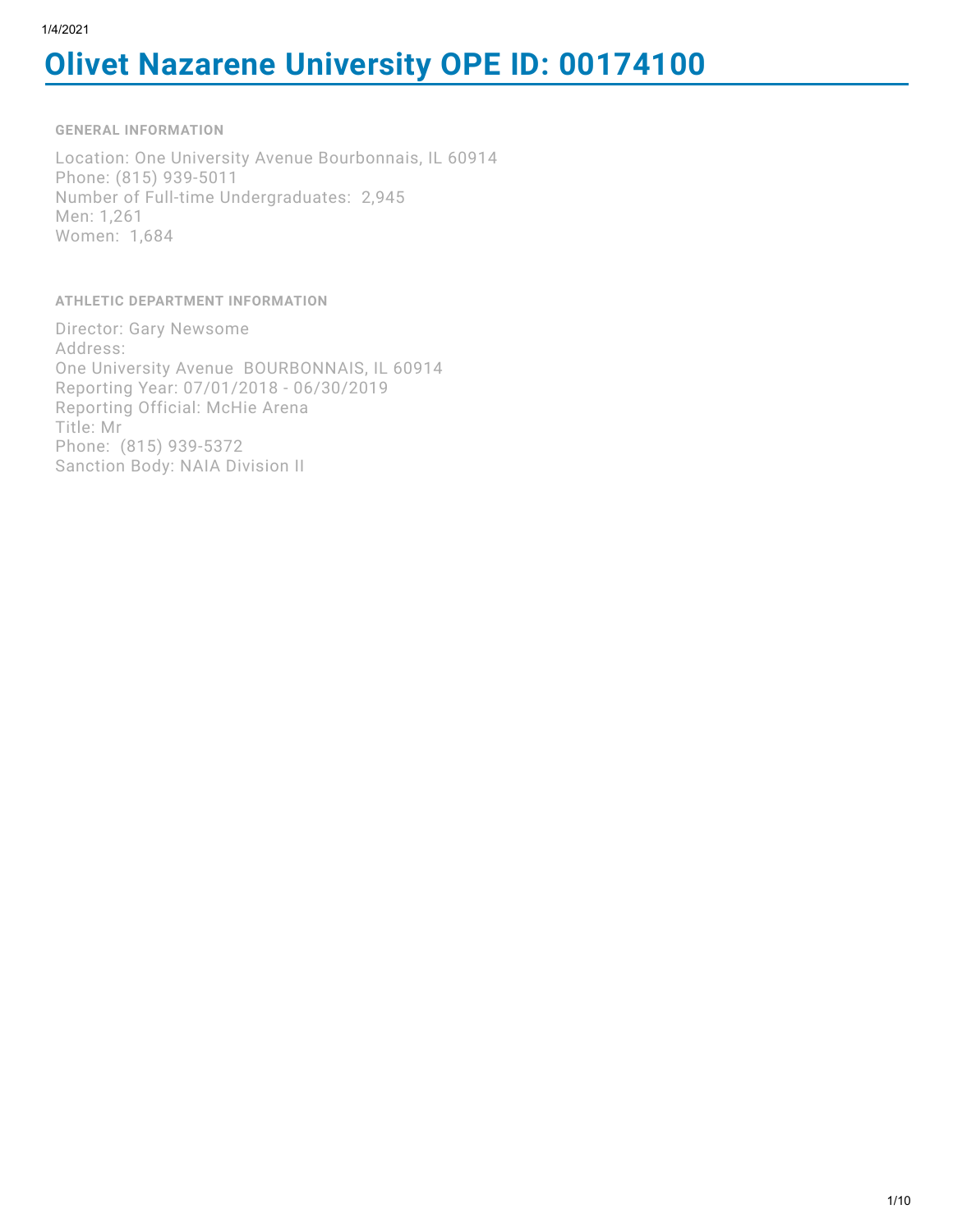## **Participants**

# **Athletics Participation**

| <b>Varsity Teams</b>                                                                                            | Number of participants as of the day of the first<br>scheduled contest |                      |  |  |
|-----------------------------------------------------------------------------------------------------------------|------------------------------------------------------------------------|----------------------|--|--|
|                                                                                                                 | <b>Men's Teams</b>                                                     | <b>Women's Teams</b> |  |  |
| Baseball                                                                                                        | 29                                                                     | N/A                  |  |  |
| Basketball                                                                                                      | 12                                                                     | 15                   |  |  |
| All Track Combined                                                                                              | 137                                                                    | 99                   |  |  |
| Football                                                                                                        | 54                                                                     | N/A                  |  |  |
| Golf                                                                                                            | 13                                                                     | 12                   |  |  |
| Soccer                                                                                                          | 26                                                                     | 27                   |  |  |
| Softball                                                                                                        | N/A                                                                    | 17                   |  |  |
| Swimming and Diving                                                                                             | 16                                                                     | 27                   |  |  |
| Tennis                                                                                                          | 11                                                                     | 10                   |  |  |
| Volleyball                                                                                                      |                                                                        | 16                   |  |  |
| Total Participants Men's and Women's Teams                                                                      | 298                                                                    | 223                  |  |  |
| Unduplicated Count of Participants<br>(Number of individuals who participated on at least one<br>varsity team.) | 58                                                                     | 42                   |  |  |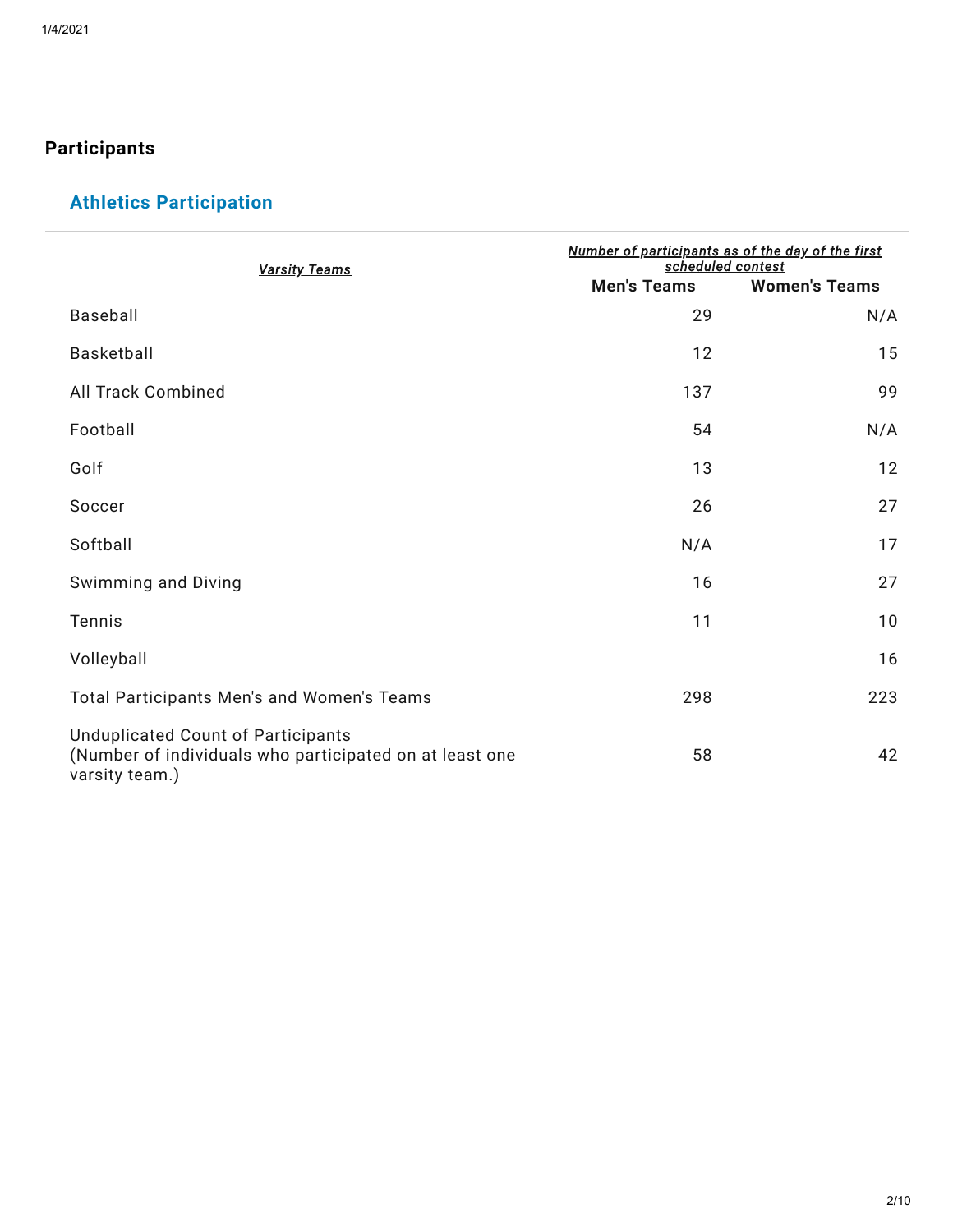# **Coaching Staff and Salaries**

## **Head Coaches - Men's Teams**

| <b>Varsity Men's</b><br><b>Teams</b> | <b>Assigned Assigned</b><br>to Team to Team<br>on a<br>Full-<br><b>Time</b><br><b>Basis</b> | on a<br>Part-<br><b>Time</b><br><b>Basis</b> | <b>Male Head Coaches</b><br><b>Employee</b> | <b>Part-Time Assigned</b><br><b>Full-Time Institution to Team</b><br>Institution Employee on a Full-<br>or<br>Volunteer | Time<br><b>Basis</b> | <b>Assigned</b><br>to Team<br>on a<br>Part-<br><b>Time</b><br><b>Basis</b> | <b>Female Head Coaches</b><br><b>Employee</b> | <b>Part-Time</b><br><b>Full-Time Institution</b><br>Institution Employee Coaches<br>or<br>Volunteer | Total<br>Head |
|--------------------------------------|---------------------------------------------------------------------------------------------|----------------------------------------------|---------------------------------------------|-------------------------------------------------------------------------------------------------------------------------|----------------------|----------------------------------------------------------------------------|-----------------------------------------------|-----------------------------------------------------------------------------------------------------|---------------|
| Baseball                             |                                                                                             | 1                                            | 1                                           |                                                                                                                         |                      |                                                                            |                                               |                                                                                                     | 1             |
| Basketball                           |                                                                                             | 1                                            | 1                                           |                                                                                                                         |                      |                                                                            |                                               |                                                                                                     | 1             |
| All Track<br>Combined                |                                                                                             | 1                                            | 1                                           |                                                                                                                         |                      |                                                                            |                                               |                                                                                                     | 1             |
| Football                             |                                                                                             | 1                                            | 1                                           |                                                                                                                         |                      |                                                                            |                                               |                                                                                                     | 1             |
| Golf                                 |                                                                                             | 1                                            |                                             |                                                                                                                         |                      |                                                                            |                                               |                                                                                                     | 1             |
| Soccer                               |                                                                                             | 1                                            | 1                                           |                                                                                                                         |                      |                                                                            |                                               |                                                                                                     | 1             |
| Swimming<br>and Diving               |                                                                                             | 1                                            |                                             | 1                                                                                                                       |                      |                                                                            |                                               |                                                                                                     | 1             |
| Tennis                               |                                                                                             | 1                                            | 1                                           |                                                                                                                         |                      |                                                                            |                                               |                                                                                                     | 1             |
| Coaching<br>Position<br>Totals       | 0                                                                                           | 8                                            | 6                                           | $\overline{2}$                                                                                                          | $\mathbf 0$          | $\mathbf{0}$                                                               | $\mathbf 0$                                   | $\mathbf 0$                                                                                         | 8             |

## **Head Coaches - Women's Teams**

| Varsity<br>Women's<br><u>Teams</u> | <b>Assigned Assigned</b><br>to Team to Team<br>on a<br>Full-<br>Time<br><b>Basis</b> | <b>Male Head Coaches</b><br>on a<br>Part-<br>Time<br><b>Basis</b> | <b>Employee</b> | <b>Part-Time Assigned</b><br><b>Full-Time Institution to Team</b><br>Institution Employee on a Full-<br>or<br>Volunteer | <b>Time</b><br><b>Basis</b> | <b>Assigned</b><br>to Team<br>on a<br>Part-<br><b>Time</b><br><b>Basis</b> | <b>Female Head Coaches</b><br>Institution Employee Coaches<br><b>Employee</b> | <b>Part-Time</b><br><b>Full-Time Institution</b><br>or<br>Volunteer | <u>Total</u><br>Head |
|------------------------------------|--------------------------------------------------------------------------------------|-------------------------------------------------------------------|-----------------|-------------------------------------------------------------------------------------------------------------------------|-----------------------------|----------------------------------------------------------------------------|-------------------------------------------------------------------------------|---------------------------------------------------------------------|----------------------|
| <b>Basketball</b>                  |                                                                                      |                                                                   |                 |                                                                                                                         |                             |                                                                            |                                                                               |                                                                     |                      |
| All Track<br>Combined              |                                                                                      |                                                                   |                 |                                                                                                                         |                             |                                                                            |                                                                               |                                                                     |                      |
| Golf                               |                                                                                      |                                                                   |                 |                                                                                                                         |                             |                                                                            |                                                                               |                                                                     |                      |
| Soccer                             |                                                                                      |                                                                   |                 |                                                                                                                         |                             |                                                                            |                                                                               |                                                                     |                      |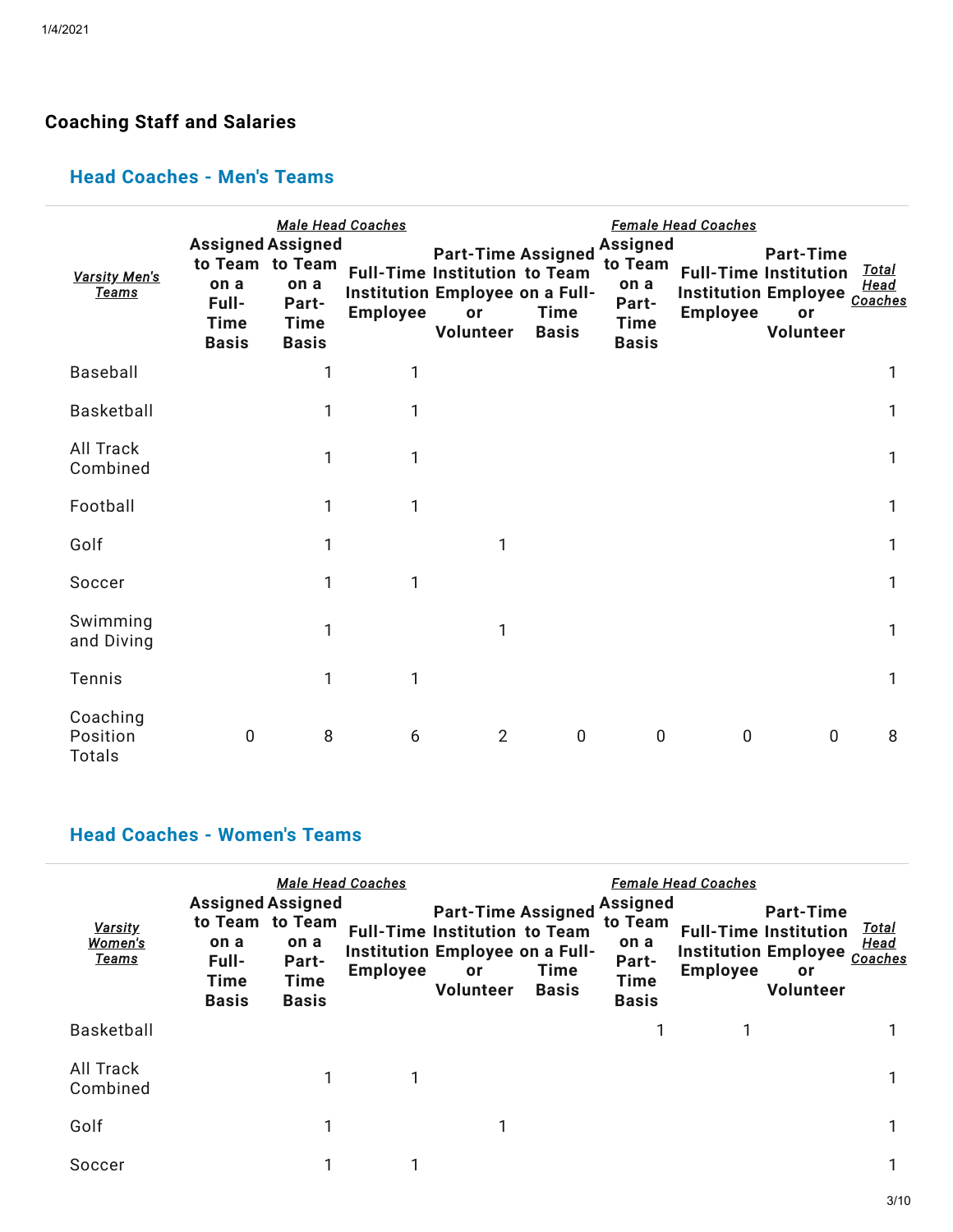1/4/2021

| Softball                              |   |   |              |              |             | $\mathbf{1}$   | 1 |   |              |
|---------------------------------------|---|---|--------------|--------------|-------------|----------------|---|---|--------------|
| Swimming<br>and Diving                |   |   |              |              |             | 1              |   | 1 |              |
| Tennis                                |   | 1 | $\mathbf{1}$ |              |             |                |   |   | $\mathbf{1}$ |
| Volleyball                            |   |   |              |              |             | 1              | 1 |   |              |
| Coaching<br>Position<br><b>Totals</b> | 0 | 4 | 3            | $\mathbf{1}$ | $\mathbf 0$ | $\overline{4}$ | 3 | 1 | 8            |

## **Head Coaches' Salaries**

|                                                    | <b>Men's Teams</b> | <b>Women's Teams</b> |
|----------------------------------------------------|--------------------|----------------------|
| Average Annual Institutional Salary per Head Coach | \$32,974           | \$32,096             |
| Number of Head Coaches Included in Average         | 8                  | 8                    |
| Average Annual Institutional Salary per FTE        | \$47,962           | \$46,685             |
| Number of FTEs Included in Average                 | 5.50               | 5.50                 |

## **Assistant Coaches - Men's Teams**

| <b>Varsity Men's</b><br>Teams | <b>Assigned Assigned</b><br>on a<br>Full-<br><b>Time</b><br><b>Basis</b> | to Team to Team<br>on a<br>Part-<br><b>Time</b><br><b>Basis</b> | <b>Male Assistant Coaches</b><br><b>Employee</b> | <b>Part-Time</b><br><b>Full-Time Institution</b><br><b>Institution Employee</b><br>or<br>Volunteer | <b>Assigned Assigned</b><br>on a<br>Full-<br><b>Time</b><br><b>Basis</b> | to Team to Team<br>on a<br>Part-<br><b>Time</b><br><b>Basis</b> | <u>Female Assistant Coaches</u><br><b>Employee</b> | <b>Part-Time</b><br><b>Full-Time Institution</b><br><b>Institution Employee</b><br>or<br>Volunteer | Total<br>Assistant<br>Coaches |
|-------------------------------|--------------------------------------------------------------------------|-----------------------------------------------------------------|--------------------------------------------------|----------------------------------------------------------------------------------------------------|--------------------------------------------------------------------------|-----------------------------------------------------------------|----------------------------------------------------|----------------------------------------------------------------------------------------------------|-------------------------------|
| Baseball                      |                                                                          | $\overline{2}$                                                  | 1                                                | 1                                                                                                  |                                                                          |                                                                 |                                                    |                                                                                                    | $\overline{2}$                |
| Basketball                    |                                                                          |                                                                 |                                                  | 1                                                                                                  |                                                                          |                                                                 |                                                    |                                                                                                    | 1                             |
| All Track<br>Combined         |                                                                          | 3                                                               | 3                                                |                                                                                                    |                                                                          | 1                                                               | 1                                                  |                                                                                                    | $\overline{4}$                |
| Football                      |                                                                          | 6                                                               | 4                                                | 2                                                                                                  |                                                                          |                                                                 |                                                    |                                                                                                    | 6                             |
| Golf                          |                                                                          |                                                                 |                                                  | 1                                                                                                  |                                                                          |                                                                 |                                                    |                                                                                                    | 1                             |
| Soccer                        |                                                                          | 1                                                               |                                                  | 1                                                                                                  |                                                                          |                                                                 |                                                    |                                                                                                    | 1                             |
| Swimming<br>and Diving        |                                                                          |                                                                 |                                                  | 1                                                                                                  |                                                                          | $\overline{2}$                                                  |                                                    | $\overline{2}$                                                                                     | 3                             |
| Tennis                        |                                                                          | 1                                                               |                                                  | 1                                                                                                  |                                                                          |                                                                 |                                                    |                                                                                                    | 1                             |
| Coaching                      | 0                                                                        | 16                                                              | 8                                                | 8                                                                                                  | 0                                                                        | 3                                                               | 1                                                  | $\overline{2}$                                                                                     | 19                            |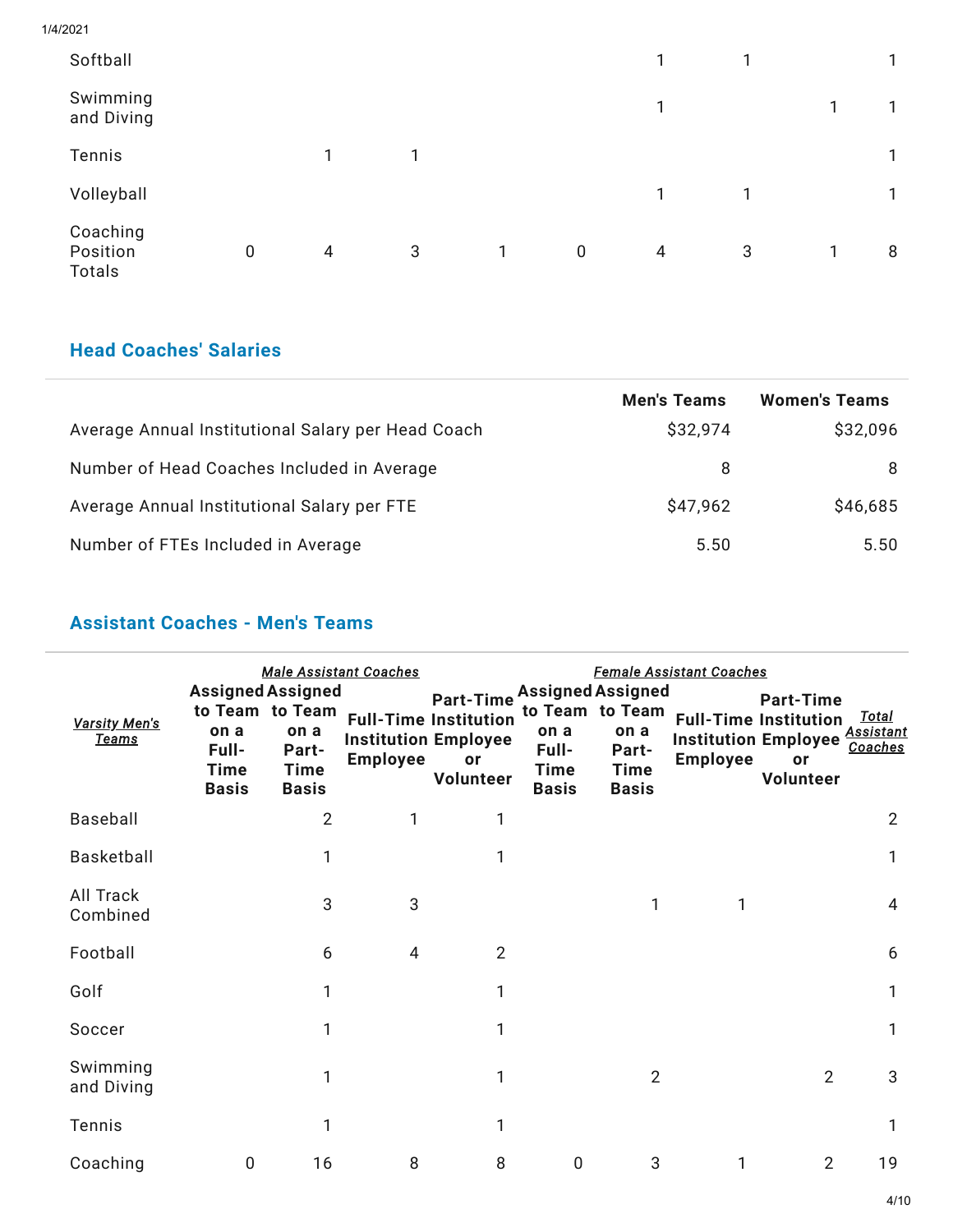Position Totals

## **Assistant Coaches - Women's Teams**

| Varsity<br>Women's<br><u>Teams</u>    | <b>Assigned Assigned</b><br>to Team to Team<br>on a<br>Full-<br><b>Time</b><br><b>Basis</b> | on a<br>Part-<br><b>Time</b><br><b>Basis</b> | <b>Male Assistant Coaches</b><br><b>Employee</b> | <b>Part-Time</b><br><b>Full-Time Institution</b><br><b>Institution Employee</b><br><b>or</b><br>Volunteer | on a<br>Full-<br><b>Time</b><br><b>Basis</b> | <b>Assigned Assigned</b><br>to Team to Team<br>on a<br>Part-<br><b>Time</b><br><b>Basis</b> | <b>Female Assistant Coaches</b><br><b>Employee</b> | <b>Part-Time</b><br><b>Full-Time Institution</b><br><b>Institution Employee</b><br>or<br>Volunteer | <u>Total</u><br>Assistant<br>Coaches |
|---------------------------------------|---------------------------------------------------------------------------------------------|----------------------------------------------|--------------------------------------------------|-----------------------------------------------------------------------------------------------------------|----------------------------------------------|---------------------------------------------------------------------------------------------|----------------------------------------------------|----------------------------------------------------------------------------------------------------|--------------------------------------|
| Basketball                            |                                                                                             | $\mathbf 0$                                  |                                                  |                                                                                                           |                                              | $\overline{2}$                                                                              |                                                    | $\overline{2}$                                                                                     | $\overline{2}$                       |
| All Track<br>Combined                 |                                                                                             | 3                                            | 3                                                |                                                                                                           |                                              | 1                                                                                           | 1                                                  |                                                                                                    | 4                                    |
| Golf                                  |                                                                                             | $\mathbf 0$                                  |                                                  |                                                                                                           |                                              | 1                                                                                           |                                                    | 1                                                                                                  | 1                                    |
| Soccer                                |                                                                                             | $\overline{2}$                               |                                                  | $\overline{2}$                                                                                            |                                              | 0                                                                                           |                                                    |                                                                                                    | $\overline{2}$                       |
| Softball                              |                                                                                             | $\overline{0}$                               |                                                  |                                                                                                           | $\mathbf 0$                                  | $\mathbf 0$                                                                                 | $\mathbf 0$                                        |                                                                                                    | $\mathbf 0$                          |
| Swimming<br>and Diving                |                                                                                             | 1                                            |                                                  | 1                                                                                                         |                                              | $\overline{2}$                                                                              |                                                    | $\overline{2}$                                                                                     | 3                                    |
| Tennis                                |                                                                                             | 1                                            |                                                  | 1                                                                                                         |                                              | $\mathbf 0$                                                                                 |                                                    |                                                                                                    | 1                                    |
| Volleyball                            |                                                                                             | 1                                            |                                                  | 1                                                                                                         |                                              |                                                                                             |                                                    |                                                                                                    | 1                                    |
| Coaching<br>Position<br><b>Totals</b> | 0                                                                                           | 8                                            | 3                                                | 5                                                                                                         | $\mathbf 0$                                  | 6                                                                                           | 1                                                  | 5                                                                                                  | 14                                   |

## **Assistant Coaches' Salaries**

|                                                         | <b>Men's Teams</b> | <b>Women's Teams</b> |
|---------------------------------------------------------|--------------------|----------------------|
| Average Annual Institutional Salary per Assistant Coach | \$21,339           | \$10,543             |
| Number of Assistant Coaches Included in Average         | 18                 | 12                   |
| Average Annual Institutional Salary per FTE             | \$85,929           | \$16,431             |
| Number of FTEs Included in Average                      | 4.47               | 7.70                 |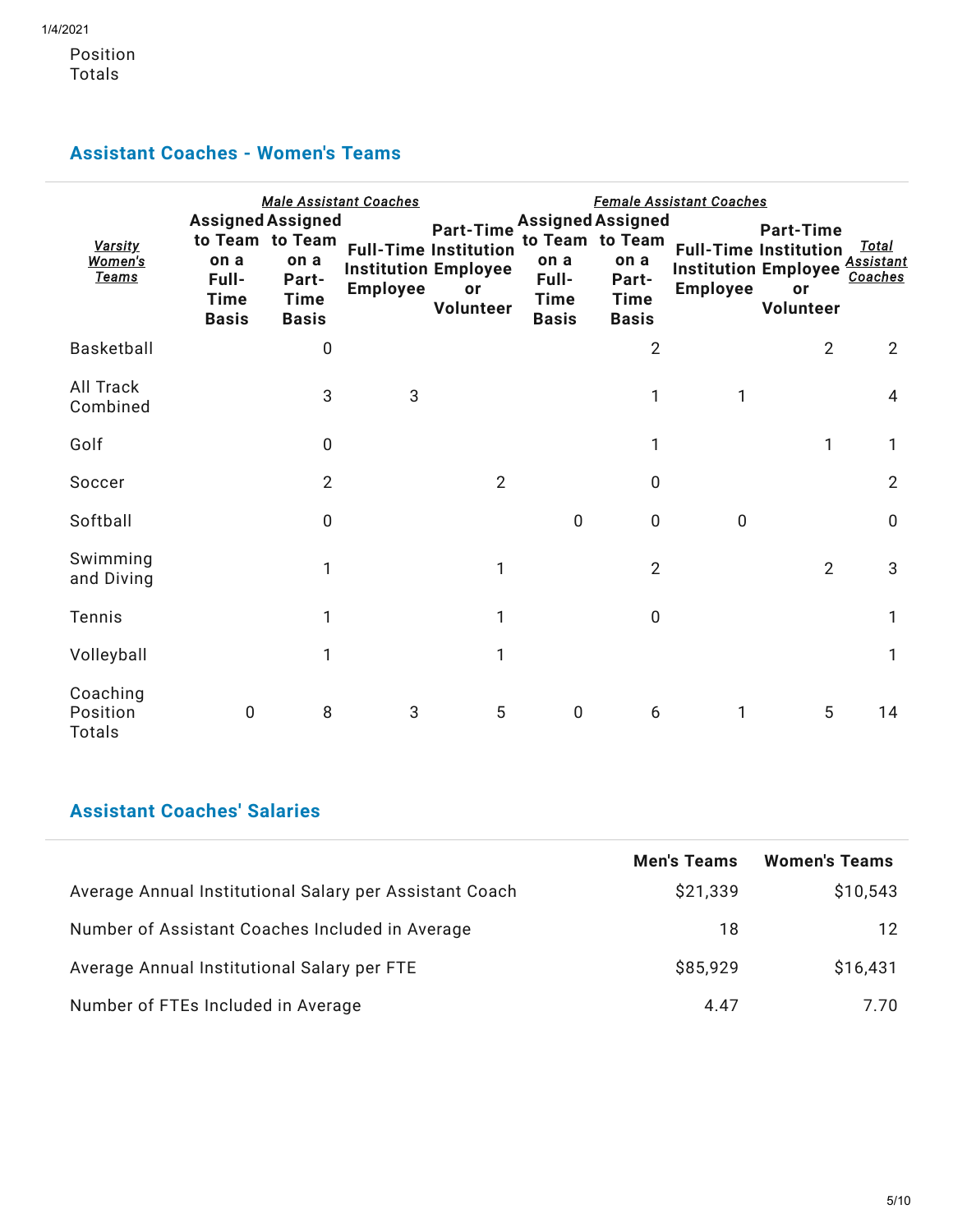#### **Revenues and Expenses**

## **Athletically Related Student Aid**

|                 | <b>Men's Teams</b> | <b>Women's Teams</b> | Total       |
|-----------------|--------------------|----------------------|-------------|
| Total           | \$2,713,871        | \$1,487,256          | \$4,201,127 |
| Ratio (percent) | 65                 | 35                   | 100%        |

## **Recruiting Expenses**

|       | <b>Men's Teams</b> | <b>Women's Teams</b> | <b>Total</b> |
|-------|--------------------|----------------------|--------------|
| Total | \$20,693           | \$11,228             | \$31,921     |

## **Operating (Game-Day) Expenses by Team**

|                                                                         |     | Men's Teams                                                                              |                   | <b>Women's Teams</b> |                                                                  |                         |                                                     |
|-------------------------------------------------------------------------|-----|------------------------------------------------------------------------------------------|-------------------|----------------------|------------------------------------------------------------------|-------------------------|-----------------------------------------------------|
| <b>Varsity Teams</b>                                                    |     | <b>Operating</b><br><b>Participants Expenses per By Team Participants</b><br>Participant |                   |                      | <b>Operating</b><br><b>Expenses</b><br>per<br><b>Participant</b> | <b>By Team</b>          | <b>Total</b><br><b>Operating</b><br><b>Expenses</b> |
| <b>Basketball</b>                                                       | 12  | \$5,398                                                                                  | \$64,773          | 15                   | \$3,964                                                          |                         | \$59,458 \$124,231                                  |
| Football                                                                | 54  |                                                                                          | \$3,495 \$188,724 | N/A                  | N/A                                                              |                         | N/A \$188,724                                       |
| Baseball                                                                | 29  | \$1,870                                                                                  | \$54,220          | N/A                  | N/A                                                              | N/A                     | \$54,220                                            |
| <b>All Track</b><br>Combined                                            | 137 | \$578                                                                                    | \$79,149          | 99                   | \$578                                                            |                         | \$57,195 \$136,344                                  |
| Golf                                                                    | 13  | \$1,967                                                                                  | \$25,567          | 12                   | \$1,967                                                          | \$23,601                | \$49,168                                            |
| Soccer                                                                  | 26  | \$1,639                                                                                  | \$42,626          | 27                   | \$1,149                                                          | \$31,031                | \$73,657                                            |
| Softball                                                                | N/A | N/A                                                                                      | N/A               | 17                   | \$3,213                                                          | \$54,616                | \$54,616                                            |
| Swimming and<br>Diving                                                  | 16  | \$685                                                                                    | \$10,963          | 27                   | \$685                                                            | \$18,501                | \$29,464                                            |
| Tennis                                                                  | 11  | \$1,680                                                                                  | \$18,483          | 10                   | \$1,680                                                          | \$16,803                | \$35,286                                            |
| Volleyball                                                              |     |                                                                                          |                   | 16                   | \$3,712                                                          | \$59,394                | \$59,394                                            |
| <b>Total Operating</b><br><b>Expenses Men's</b><br>and Women's<br>Teams | 298 |                                                                                          | N/A \$484,505     | 223                  |                                                                  | N/A \$320,599 \$805,104 |                                                     |

6/10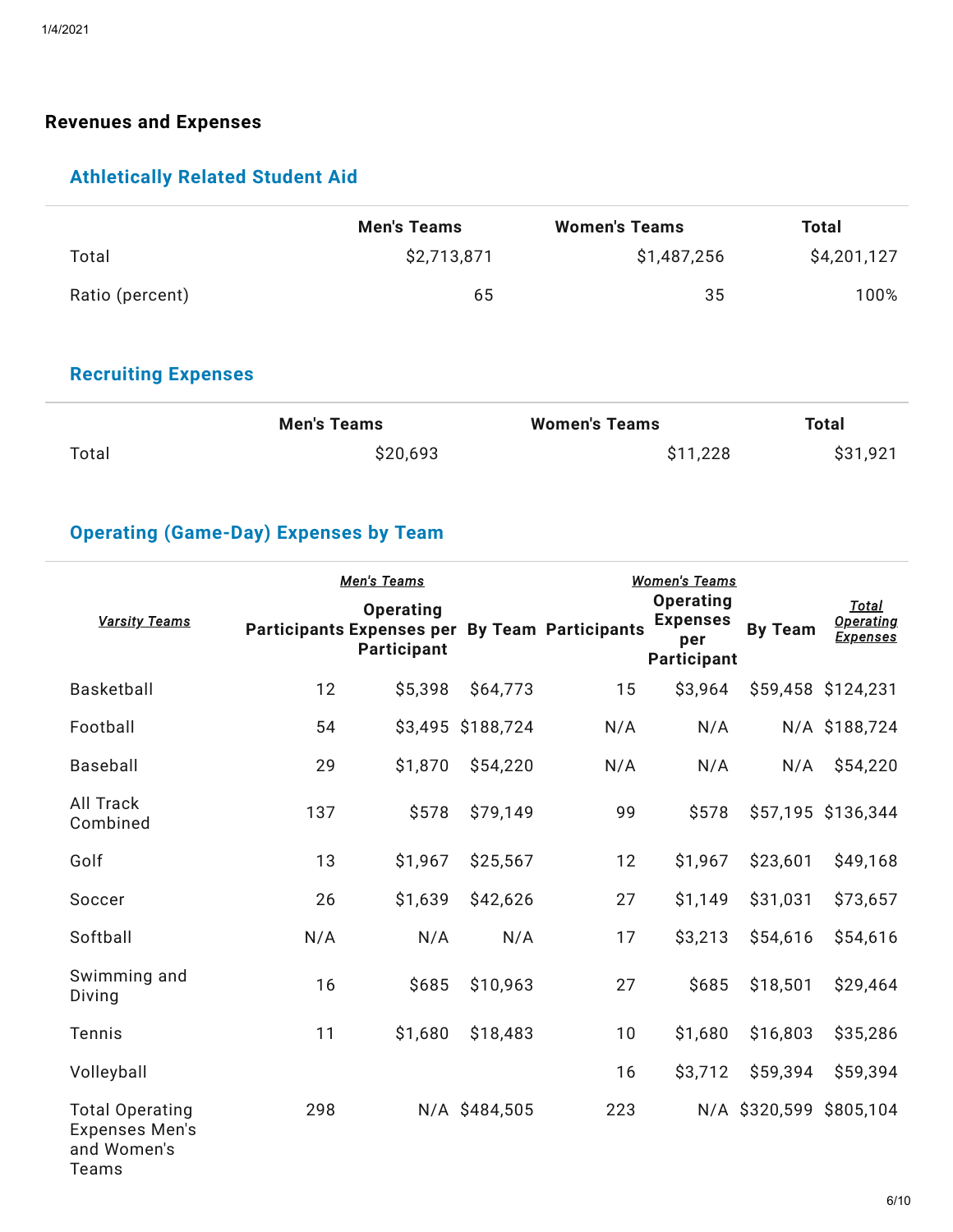## **Total Expenses by Team**

| <b>Varsity Teams</b>                                                      | Men's<br><b>Teams</b> | Women's<br><b>Teams</b> | <b>Total</b>            |
|---------------------------------------------------------------------------|-----------------------|-------------------------|-------------------------|
| Basketball                                                                | \$358,526             | \$257,910               | \$616,436               |
| Football                                                                  | \$1,819,655           |                         | N/A \$1,819,655         |
| Total Expenses of all Sports, Except Football and Basketball,<br>Combined | \$1,759,839           |                         | \$2,203,067 \$3,962,906 |
| Total Expenses Men's and Women's Teams                                    | \$3,938,020           | \$2,460,977 \$6,398,997 |                         |
| Not Allocated by Gender/Sport                                             | N/A                   | N/A                     | \$904,414               |
| <b>Grand Total Expenses</b>                                               | N/A                   |                         | N/A \$7,303,411         |

# **Total Revenues by Team**

| <b>Varsity Teams</b>                                                              | Men's<br><b>Teams</b> | Women's<br><b>Teams</b> | <b>Total</b>            |
|-----------------------------------------------------------------------------------|-----------------------|-------------------------|-------------------------|
| Basketball                                                                        | \$467,655             | \$262,000               | \$729,655               |
| Football                                                                          | \$1,819,655           |                         | N/A \$1,819,655         |
| Total Revenues of all Sports, Except Football and Basketball,<br>Combined         | \$1.831.062           |                         | \$2,308,942 \$4,140,004 |
| Total Revenues Men's and Women's Teams                                            | \$4,118,372           | \$2,570,942 \$6,689,314 |                         |
| Not Allocated by Gender/Sport                                                     | N/A                   | N/A                     | \$904,414               |
| Grand Total for all Teams (includes by team and not allocated by<br>gender/sport) | N/A                   |                         | N/A \$7,593,728         |

# **Revenues & Expenses Summary**

|               | <b>Revenues and Expenses Summary</b>        | Men's<br><b>Teams</b> | Women's<br><b>Teams</b> | <b>Total</b>          |
|---------------|---------------------------------------------|-----------------------|-------------------------|-----------------------|
|               | Total of Head Coaches' Salaries             | \$263,792             | \$256,768               | \$520,560             |
| $\mathcal{P}$ | <b>Total of Assistant Coaches' Salaries</b> | \$384,102             | \$126,516               | \$510,618             |
|               | Total Salaries (Lines 1+2)                  | \$647,894             |                         | \$383,284 \$1,031,178 |
| 4             | Athletically Related Student Aid            | \$2,713,871           | \$1,487,256 \$4,201,127 |                       |
| 5             | <b>Recruiting Expenses</b>                  | \$20,693              | \$11,228                | \$31,921              |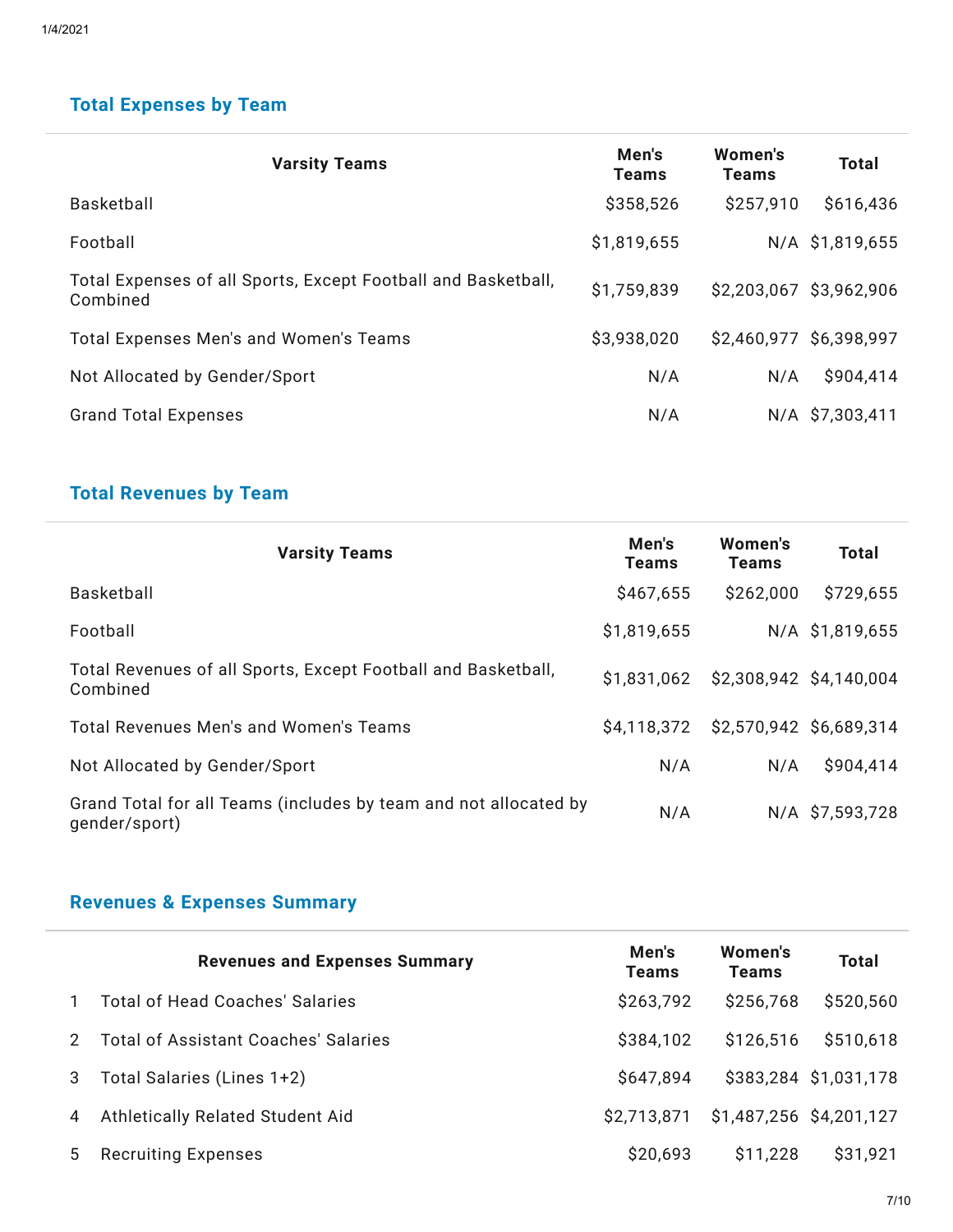| 1/4/2021 |                                                                             |             |                                     |                         |
|----------|-----------------------------------------------------------------------------|-------------|-------------------------------------|-------------------------|
| 6        | Operating (Game-Day) Expenses                                               | \$484,505   | \$320,599                           | \$805,104               |
|          | Summary of Subset Expenses (Lines 3+4+5+6)                                  | \$3,866,963 |                                     | \$2,202,367 \$6,069,330 |
| 8        | <b>Total Expenses for Teams</b>                                             | \$3,938,020 | \$2,460,977 \$6,398,997             |                         |
| a        | Total Expenses for Teams Minus Subset Expenses (Line 8 -<br>Line $7)$       | \$71,057    | \$258,610                           | \$329,667               |
|          | 10 Not Allocated Expenses                                                   |             |                                     | \$904,414               |
|          | 11 Grand Total Expenses (Lines 8+10)                                        |             |                                     | \$7,303,411             |
|          | 12 Total Revenues for Teams                                                 |             | \$4,118,372 \$2,570,942 \$6,689,314 |                         |
|          | 13 Not Allocated Revenues                                                   |             |                                     | \$904,414               |
|          | 14 Grand Total Revenues (Lines 12+13)                                       |             |                                     | \$7,593,728             |
| 15       | Total Revenues for Teams minus Total Expenses for Teams<br>(Line 12-Line 8) | \$180,352   | \$109,965                           | \$290,317               |
| 16       | Grand Total Revenues Minus Grand Total Expenses (Line 14-<br>Line 11)       |             |                                     | \$290,317               |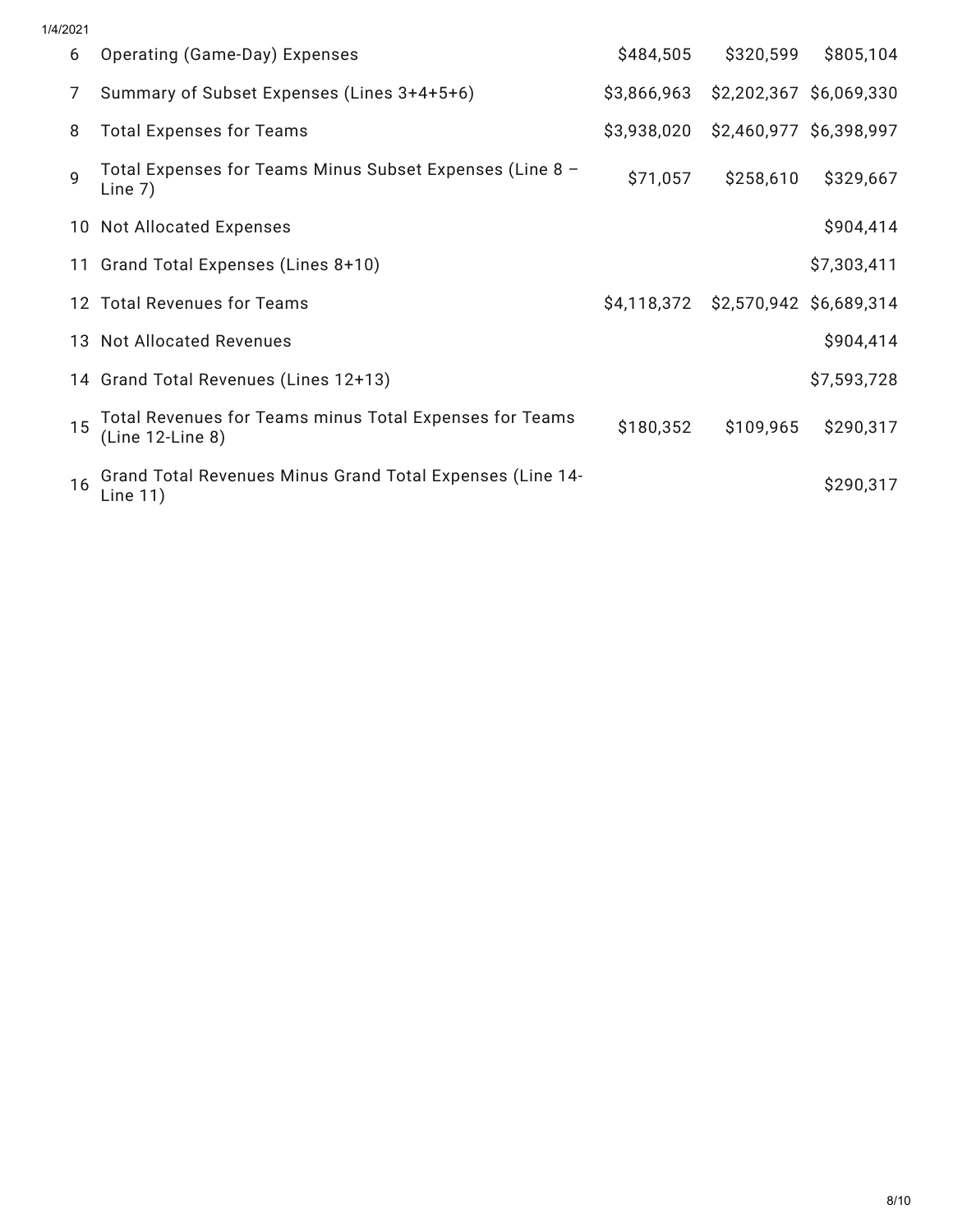#### **Supplemental Info**

## **Supplemental Information**

ONU is looking to expand it's athletic department by adding women's bowling in 2021 and men's volleyball in 2021.